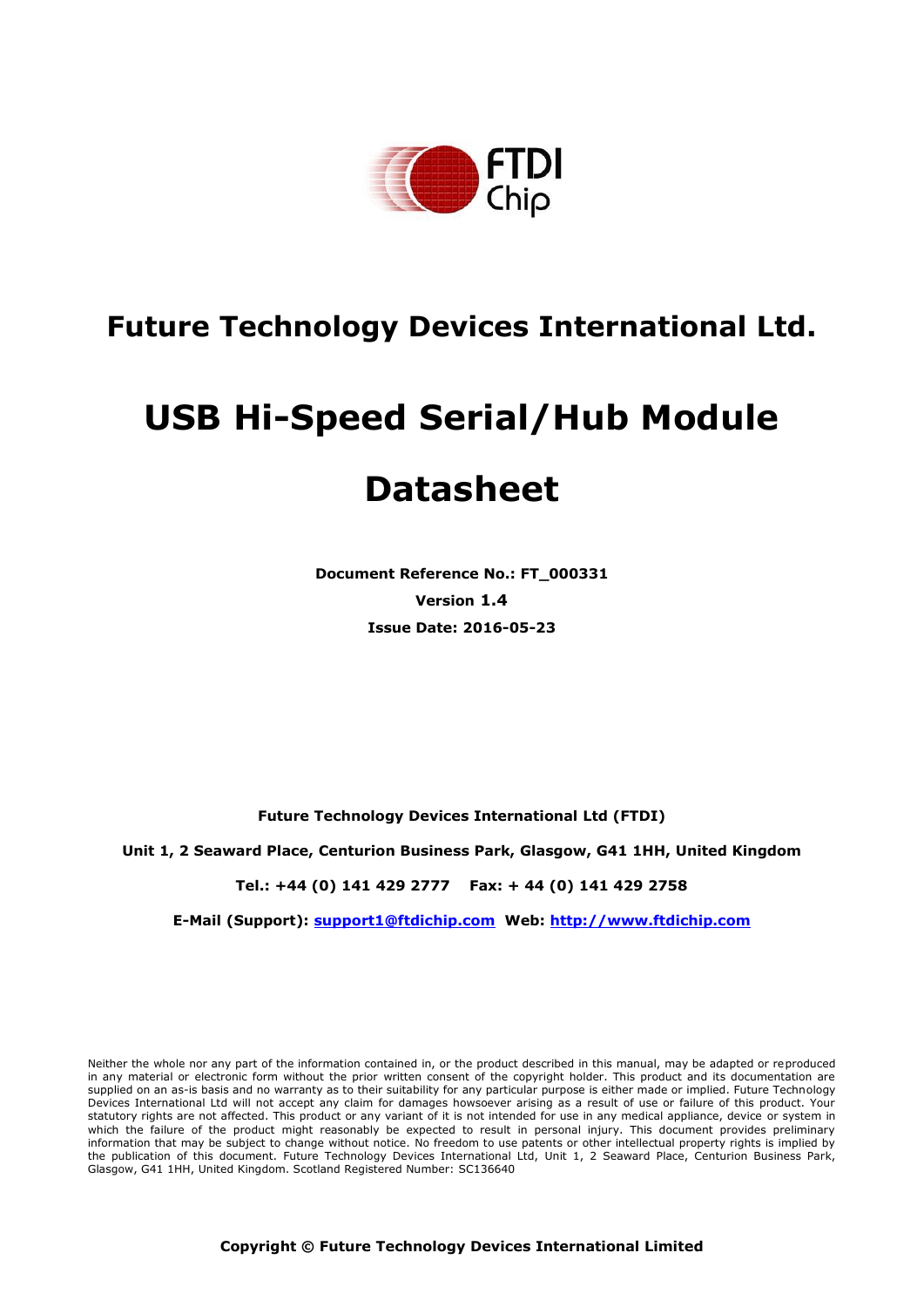

## <span id="page-1-0"></span>**1 Introduction**

The FT4232H based USB Hi-Speed Serial/Hub Module is a USB interface expansion module targeted at connecting to the FTDI V2DIPx modules to expand the number of interfaces. However, it is not limited to this application. It can also be used as a hub device or an FT4232H evaluation module. The module has a USB 2.0 Hi-Speed hub chip which supports up to three external downstream USB ports: 2 via a dual USB connector and 1 via the DIL connector pins. Aditionally, by utilizing the FT4232H USB Hi-Speed four-port bridge chip which handles all the USB signalling and protocols, the module can easily support up to 4 flexible interfacing ports. It is ideal for development purposes to quickly prove functionality of adding USB to a target design.



#### <span id="page-1-1"></span>**Figure 1.1 - FT4232H Serial/Hub Module**

The module utilises the GL850G USB 2.0 hub controller which provides a low-cost, and widely used USB 2.0 hub solution, to provide up to 4 downstream USB ports. The GL850G is a single USB hub solution. The GL850G is a full function solution which support both Individual/Gang power management modes and two-color (green/amber) status LED. GL850G can be used with an external EEPROM (on the module) which can be used to customize PID/VID and other more complicated settings.

The FT4232H used on the Module is FTDI's 5th generation of USB devices. The FT4232H is a USB 2.0 Hi-Speed (480Mb/s) to UART/MPSSE IC. The device features four interfaces that can be configured for asynchronous or synchronous serial communications. Two of these interfaces have an option to be independently configured via an MPSSE engine. This allows the FT4232H to operate as two UART/Bit-Bang ports plus two MPSSE engines which can be used to emulate JTAG, SPI, I<sup>2</sup>C, Bit-bang or other synchronous serial modes. The FT4232H datasheet, **[DS\\_FT4232H](http://ftdichip.com/Documents/DataSheets/DS_FT4232H_V110.pdf)**, is available at **http://ftdichip.com/Support/Documents/DataSheets/ICs/DS\_FT4232H.pdf**

The block diagram of FT4232H Hub Module is shown in Figure 1.2.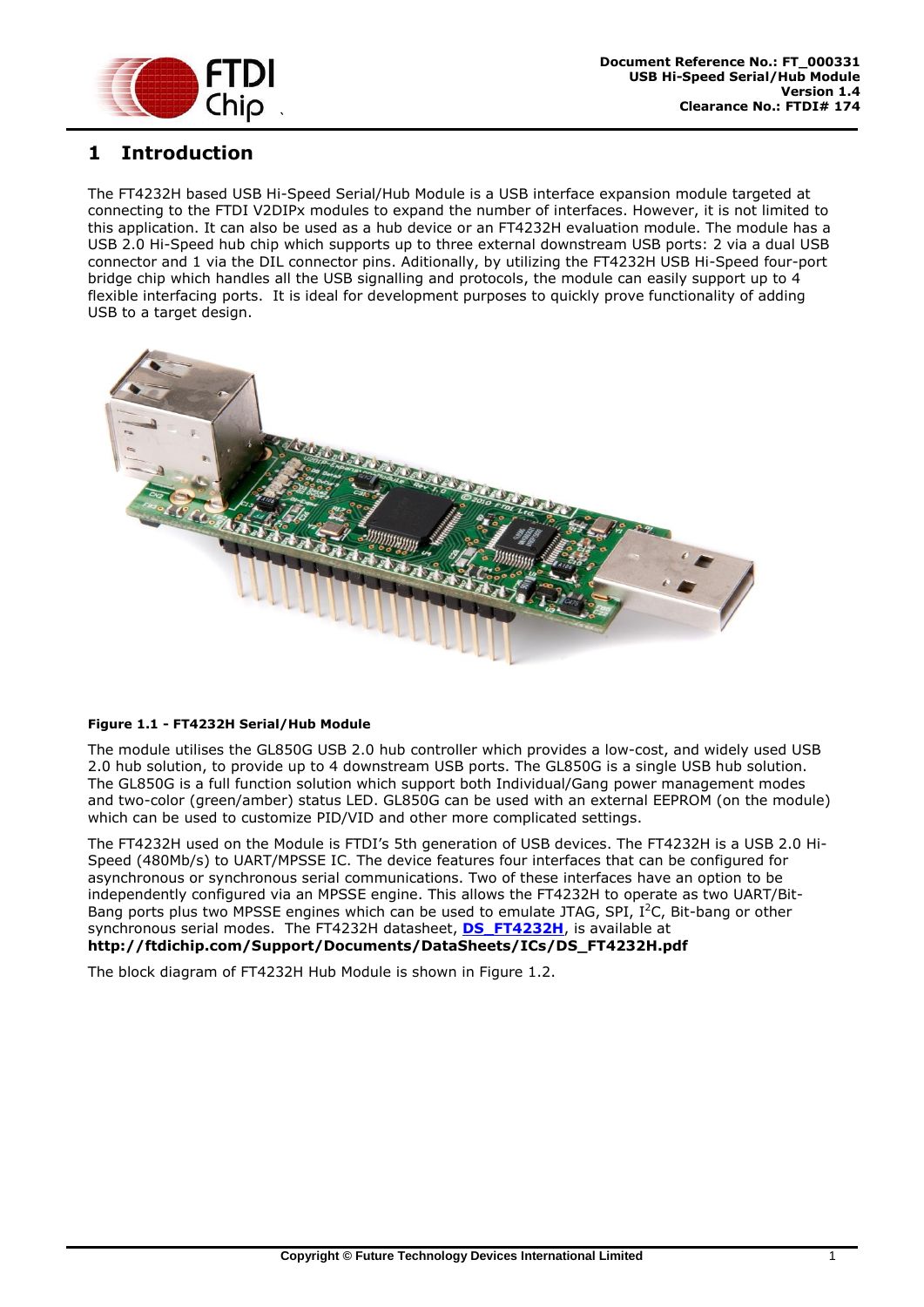



#### **Figure 1.2 – Block diagram of USB Hi-Speed Serial/Hub Module**

As the block diagram Figure 1.2 shows, the USB Hi-Speed Serial/Hub Module routes the signals from the GL850G and FT4232H devices to two 18-pin, 0.1", single-row headers and a dual-port USB A-type socket. This allows easy connection to most PCB header sockets and ribbon cables.

To reduce the connector pin count, only channel A and B fan out all the 8 data signals to the 18-pin header. For the channel C and channel D, since many designs only use the TXD/RXD/CTS/RTS signals in UART communication, only these 4 data signals are fanned out. This meets most application requirements.

To use the FT4232H connected to a PC , the FT4232H Hub Module requires specific USB device drivers, available free from **[http://www.ftdichip.com](http://www.ftdichip.com/)**. The drivers are used to make the FT4232H on the Module appear as a four virtual COM ports (VCP). This then allows the user to communicate with the USB interface via a standard PC serial emulation port (TTY). Another FTDI USB driver, the D2XX driver, can also be used with application software to directly access the FT4232H on the Mini Module though a DLL.

The main target application for the USB hi-Speed Serial/Hub Module is that it can be attached to the FTDI VNC2 based V2DIPx modules (there are 6 different sizes) as a expansion module. By connecting the USB Hi-Speed Serial/Hub Module to the USB socket on the V2DIPx modules, the two modules can work as a single module to be placed on the bread board. The USB Hi-Speed Serial/Hub Module expands the interfaces of V2DIPx module with up to 3 USB ports and 4 serial ports. More information is available on the V2DIPx modules at **<http://www.ftdichip.com/Products/Modules/DevelopmentModules.htm>**.

## <span id="page-2-0"></span>**1.1 Part Numbers**

| Part Number    | Description                    |
|----------------|--------------------------------|
| FT-MOD-4232HUB | USB Hi-Speed_Serial/Hub_Module |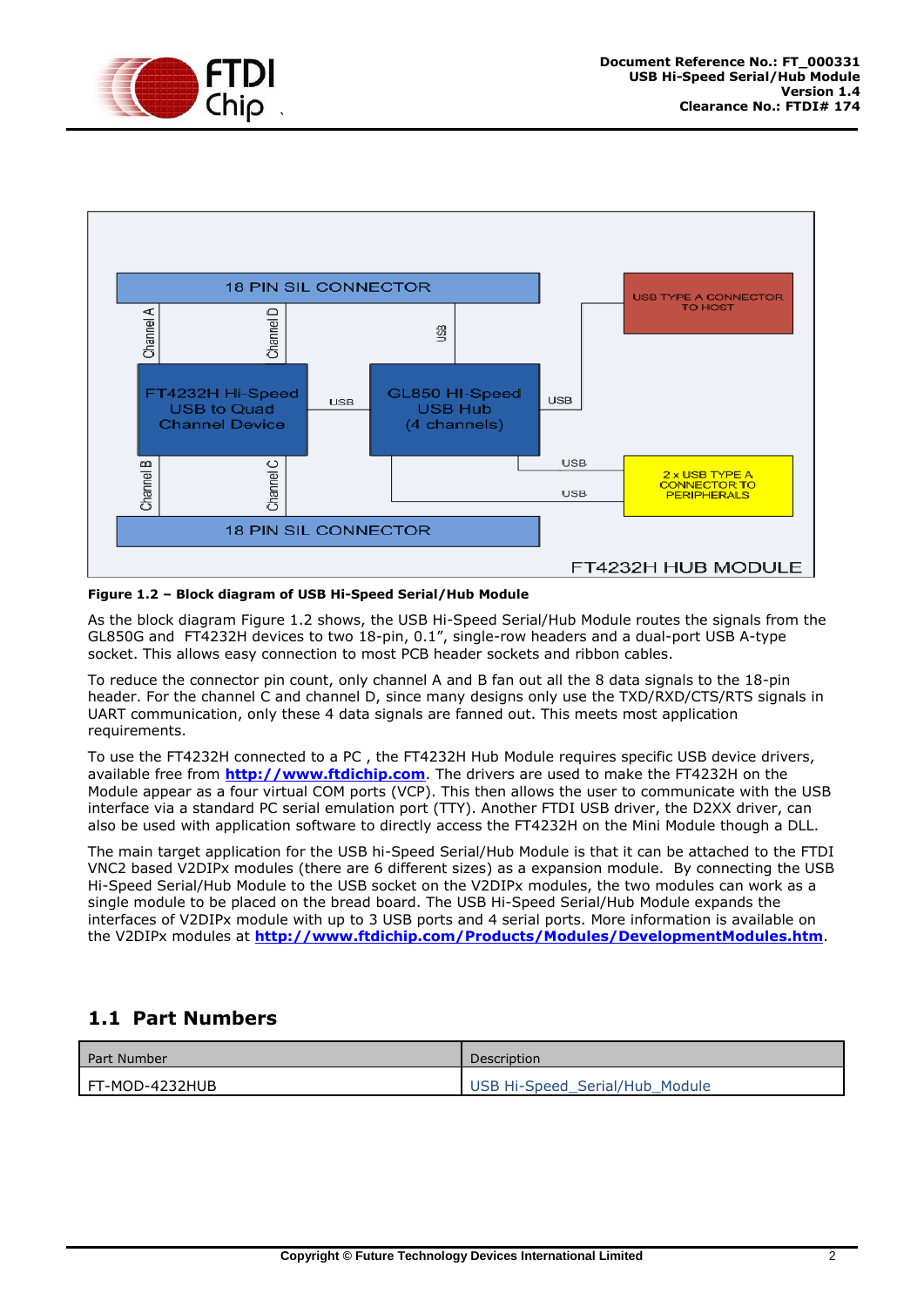

## **Table of Contents**

| $\mathbf 1$    |  |
|----------------|--|
| 1.1            |  |
| $\mathbf{2}$   |  |
| 2.1            |  |
|                |  |
| 3 <sup>1</sup> |  |
| 3.1            |  |
| 4              |  |
| 5              |  |
| 6              |  |
|                |  |
|                |  |
|                |  |
|                |  |
|                |  |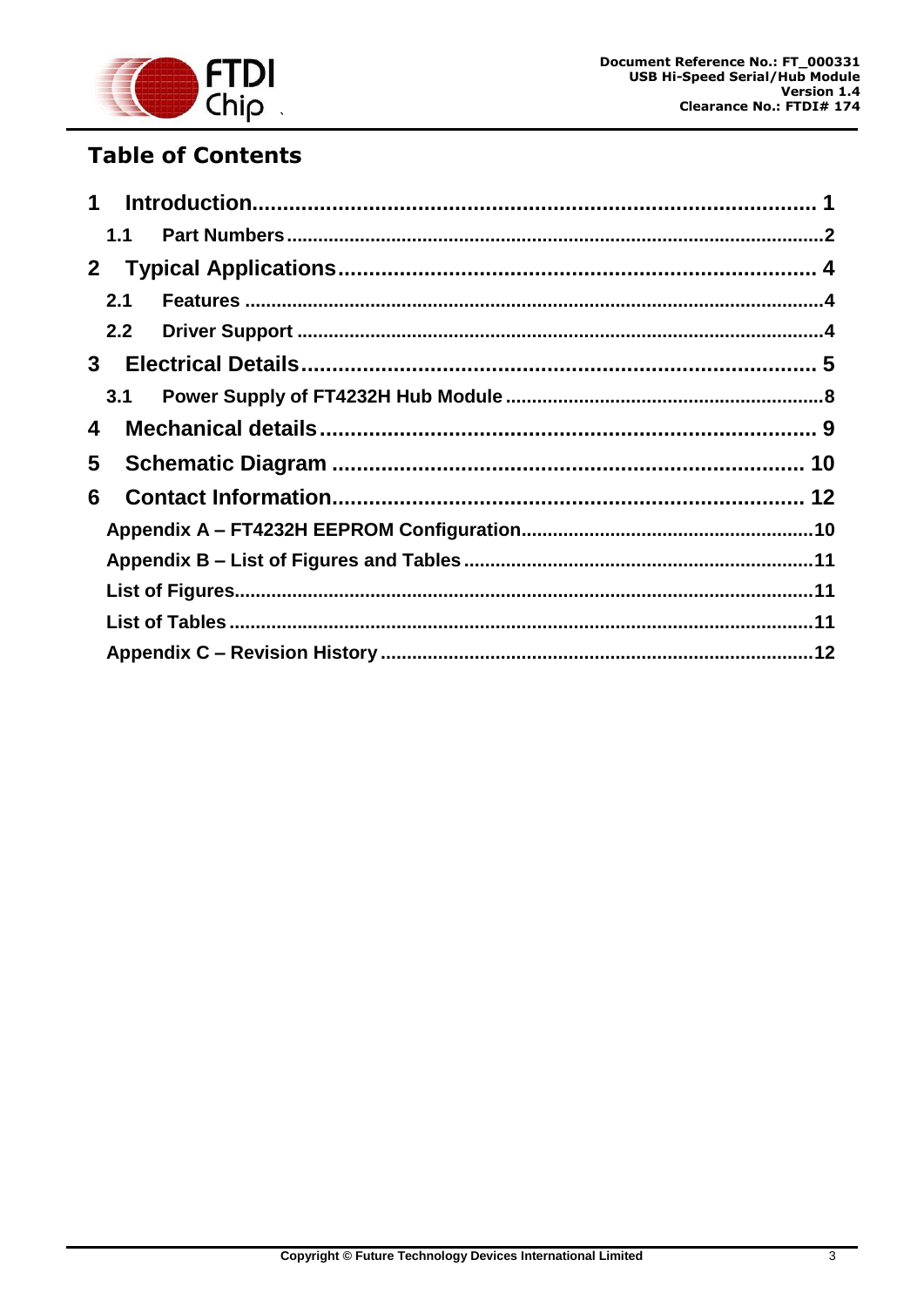

## <span id="page-4-0"></span>**2 Typical Applications**

- Expansion module for the FTDI V2DIPx modules to expand usb ports and interfaces.
- Rapid USB integration into existing electronic systems.
- Prototyping platform for USB interface on new systems.
- USB 2.0 hub device to support up to 3 downstream USB ports.
- USB to muli-port JTAG, SPI and I<sup>2</sup>C interfaces (Two Multi-Protocol Synchronous Serial Engines MPSSE – available with the FT4232H)
- USB to multi-port asynchronous serial interfaces (up to 4 ports available).

## <span id="page-4-1"></span>**2.1 Features**

The USB Hi-Speed Serial/Hub Module has the following features:

General:

- USB 2.0 Hi-Speed compatible
- One standard Type A USB header to connect to the Host
- USB Hi-Speed FT4232H device for USB-Serial/Bitbang communications. Entire USB protocol handled by USB module
- USB 2.0 Hi-Speed hub controller integrated to support up to 3 downstream USB ports
- USB hub controller and FT4232H are USB bus powered – no external power supply needed
- External power input pin available to supply external downstream USB ports.
- Support for USB suspend and resume
- 4 Asynchronous serial interfaces available which include 2 independent MPSSE engines.

## <span id="page-4-2"></span>**2.2 Driver Support**

## **Royalty free VIRTUAL COM PORT (VCP) DRIVERS for...**

- Windows 10 32, 64-bit
- Windows 8/8.1 32, 64-bit
- Windows 2000, Server 2003, XP Server 2008
- Windows XP and XP 64-bit
- Windows Vista and Vista 64-bit
- Windows 7 and 7 64-bit
- Windows XP Embedded
- Windows CE 4.2, 5.0, 5.2 and 6.0
- Mac OS-X
- Linux (2.6.9 or later)
- Defaults to 4 RS232 interfaces.
- Asynchronous Serial data transfer rates from 300 baud to 12 Mbaud at TTL levels
- Synchronous Serial (MPSSE) data rates of up to 30Mbps on JTAG, SPI and  $I^2C$
- One dual-port USB A socket and 0.1" pitch header to support up to 3 downstream USB ports
- Green/Amber status LED for downstream USB port 2&3.
- LED indicating power supply to external downstream USB ports
- Onboard EEPROM 93LC56 for FT4232H configuration
- UHCI / OHCI / EHCI host controller compatible

## **Royalty free D2XX** *Direct* **Drivers (USB Drivers + DLL S/W Interface)**

- Windows 10 32, 64-bit
- Windows 8/8.1 32, 64-bit
- Windows 2000, Server 2003, Server 2008
- Windows XP and XP 64-bit
- Windows Vista and Vista 64-bit
- Windows 7 and 7 64-bit
- Windows XP Embedded
- Windows CE 4.2, 5.0, 5.2 and 6.0
- Linux (2.4 or later) and Linux x86\_64

The drivers listed above are all available to download for free from **[www.ftdichip.com](http://www.ftdichip.com/)**/FTDrivers.htm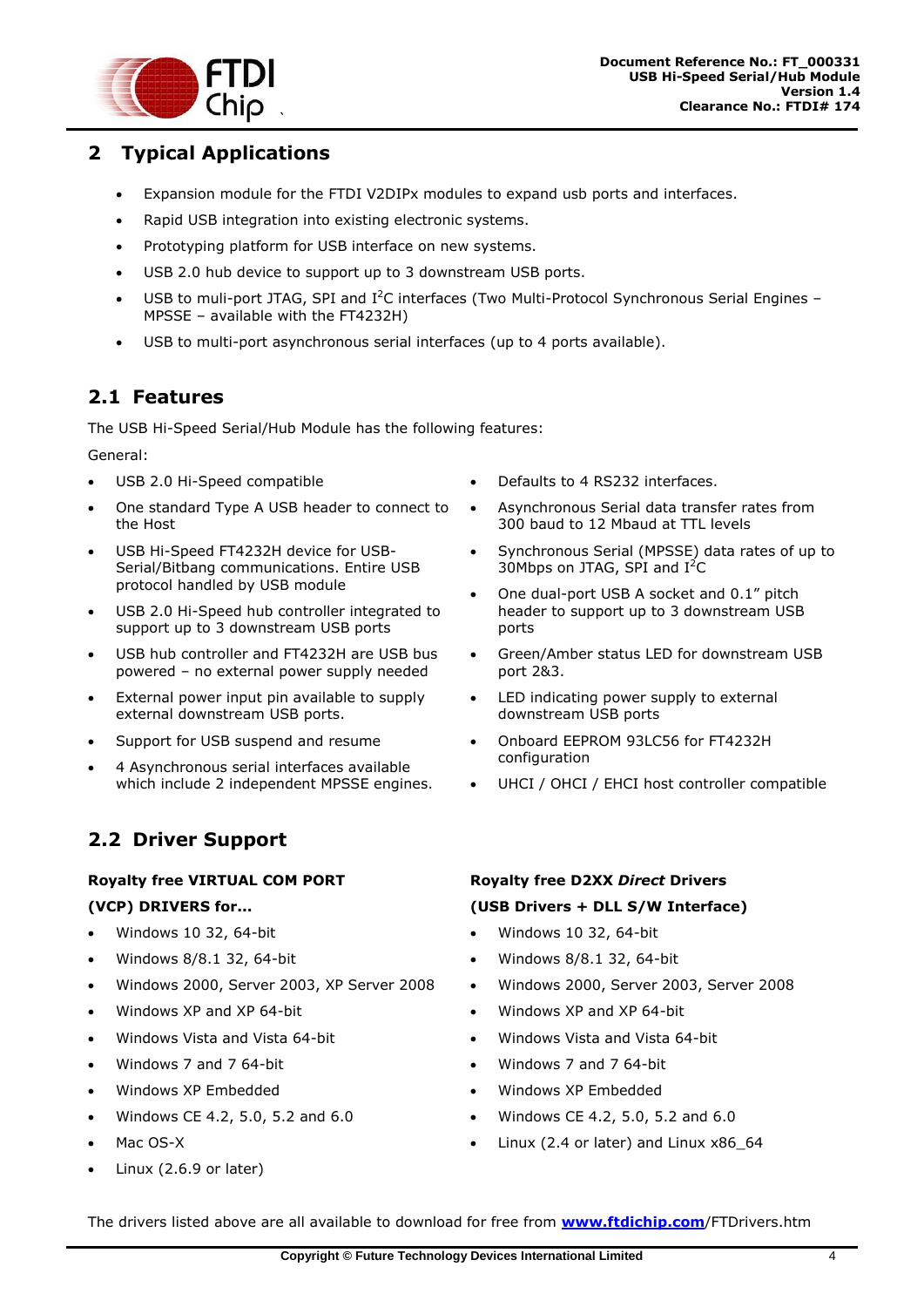

## <span id="page-5-0"></span>**3 Electrical Details**

The electrical details and connections of the USB Hi-Speed Serial/Hub Module are shown in Figure 3.1 and table  $3.1$  – table  $3.3$ .



<span id="page-5-1"></span>**Figure 3.1 USB Hi-Speed Serial/Hub Module Electrical Connections (Top View)**

USB Hi-Speed Serial/Hub Module has 4 connectors on the board. The detailed descriptions of these connectors are listed in Table 3.1.

| Reference<br>Designator | Description                                                    |
|-------------------------|----------------------------------------------------------------|
| CN <sub>1</sub>         | USB A signal header to connect to the host port                |
| CN <sub>2</sub>         | Dual-port USB A socket connects to 2 downstream<br>USB devices |
| CN <sub>3</sub>         | 0.1" 18-pin header                                             |
| CN4                     | $0.1''$ 18-pin header                                          |

<span id="page-5-2"></span>**Table 3.1 USB Hi-Speed Serial/Hub Module Connectors**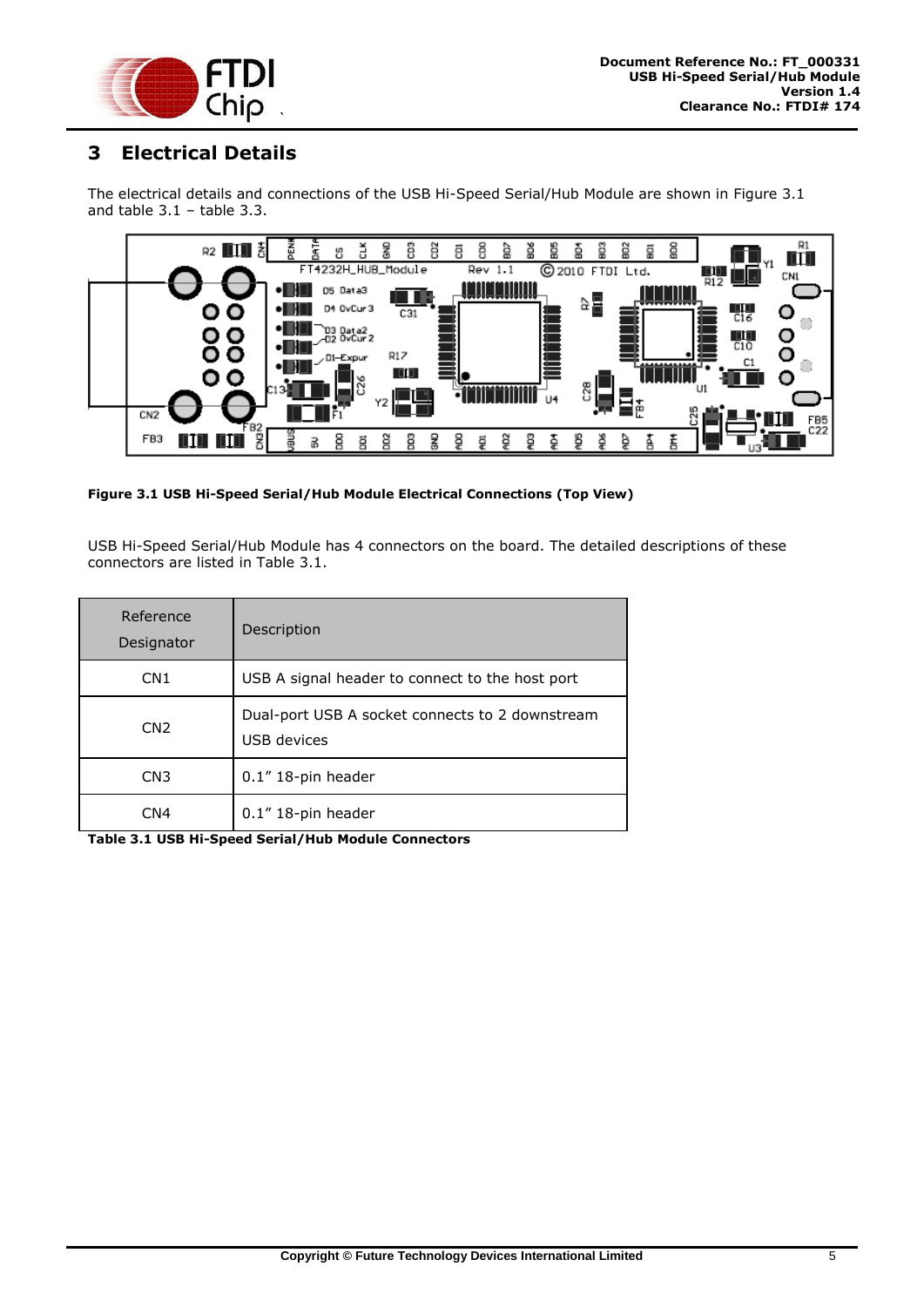

The pin descriptions of CN3 and CN4 are given in Table 3.2 and Table 3.3.

| <b>Connector Pin</b> | Name                        | Description                                               |
|----------------------|-----------------------------|-----------------------------------------------------------|
| $CN3-1$              | <b>NC</b>                   | Not connected pin                                         |
| $CN3-2$              | VCC_BUS                     | USB +5V VBUS power pin (output) from<br>upstream USB port |
| $CN3-3$              | 5V                          | +5v power pin (input) to supply downstream<br>USB ports   |
| $CN3-4$              | DD <sub>0</sub>             | FT4232H DD0 pin                                           |
| $CN3-5$              | D <sub>D</sub> 1            | FT4232H DD1 pin                                           |
| $CN3-6$              | D <sub>D</sub> <sub>2</sub> | FT4232H DD2 pin                                           |
| $CN3-7$              | DD3                         | FT4232H DD3 pin                                           |
| $CN3-8$              | <b>GND</b>                  | 0V Power pin                                              |
| CN3-9                | AD <sub>0</sub>             | FT4232H AD0 pin                                           |
| CN3-10               | AD1                         | FT4232H AD1 pin                                           |
| CN3-11               | AD <sub>2</sub>             | FT4232H AD2 pin                                           |
| CN3-12               | AD3                         | FT4232H AD3 pin                                           |
| CN3-13               | AD4                         | FT4232H AD4 pin                                           |
| $CN3-14$             | AD5                         | FT4232H AD5 pin                                           |
| CN3-15               | AD <sub>6</sub>             | FT4232H AD6 pin                                           |
| CN3-16               | AD7                         | FT4232H AD7 pin                                           |
| CN3-17               | DP4                         | USB hub downstream port 4 D+ signal pin                   |
| CN3-18               | DM4                         | USB hub downstream port 4 D- signal pin                   |

**Table 3.2 USB Hi-Speed Serial/Hub Module Connection – CN3**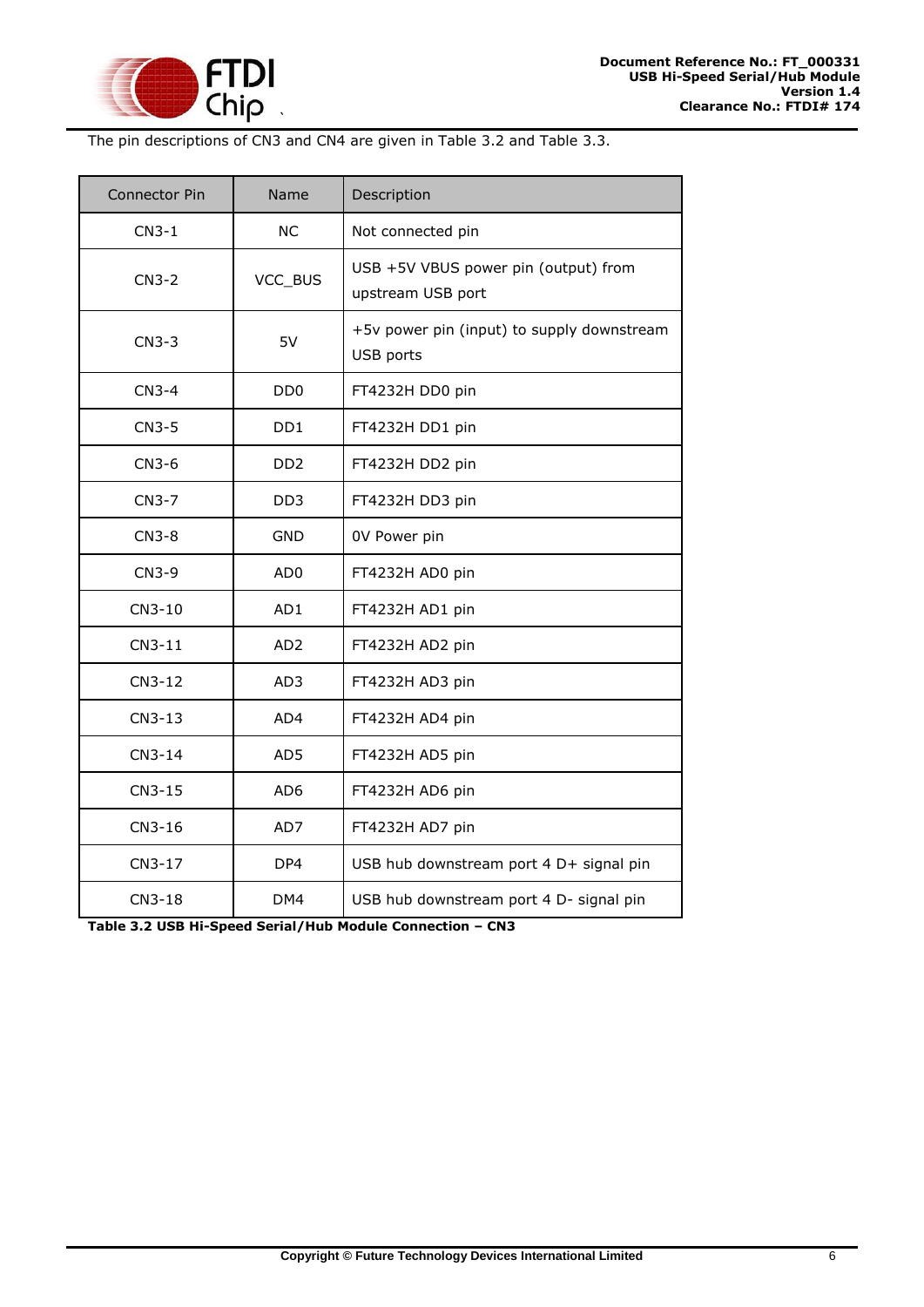

| <b>Connector Pin</b> | Name             | Description        |
|----------------------|------------------|--------------------|
| $CN4-1$              | <b>NC</b>        | Not connected pin  |
| $CN4-2$              | PWREN#           | FT4232H PWREN# pin |
| $CN4-3$              | <b>DATA</b>      | FT4232H EEDATA pin |
| $CN4-4$              | CS               | FT4232H EECS pin   |
| $CN4-5$              | <b>CLK</b>       | FT4232H EECLK pin  |
| $CN4-6$              | <b>GND</b>       | 0V Power pin       |
| <b>CN4-7</b>         | CD3              | FT4232H CD3 pin    |
| $CN4-8$              | CD2              | FT4232H CD3 pin    |
| $CN4-9$              | CD1              | FT4232H CD1 pin    |
| CN4-10               | CD <sub>0</sub>  | FT4232H CD0 pin    |
| CN4-11               | BD7              | FT4232H BD7 pin    |
| CN4-12               | B <sub>D6</sub>  | FT4232H BD6 pin    |
| $CN4-13$             | B <sub>D</sub>   | FT4232H BD5 pin    |
| CN4-14               | B <sub>D</sub> 4 | FT4232H BD4 pin    |
| CN4-15               | BD <sub>3</sub>  | FT4232H BD3 pin    |
| CN4-16               | B <sub>D</sub> 2 | FT4232H BD2 pin    |
| CN4-17               | B <sub>D</sub> 1 | FT4232H BD1 pin    |
| CN4-18               | B <sub>D</sub>   | FT4232H BD0 pin    |

**Table 3.3 USB Hi-Speed Serial/Hub Module Connection – CN4**

In most cases, the FT4232H pin is connected directly to the associated pin on CN3 or CN4.

There are also several LEDs available on the FT4232H Hub Module to indicate the status of power and USB hub port. Detailed functions of LEDs are described in Table 3.4.

| <b>LED Reference</b><br>Designator                | Color  | <b>Function Description</b>                   |
|---------------------------------------------------|--------|-----------------------------------------------|
| D1                                                | Yellow | Power to supply external downstream USB ports |
| D <sub>2</sub>                                    | Amber  | Overcurrent status of downstream USB port 2   |
| D <sub>3</sub>                                    | Green  | Transfer status of downstream USB port 2      |
| D4                                                | Green  | Transfer status of downstream USB port 3      |
| D5                                                | Amber  | Overcurrent status of downstream USB port 3   |
| Figure 3.4 Functions of status LEDs on the module |        |                                               |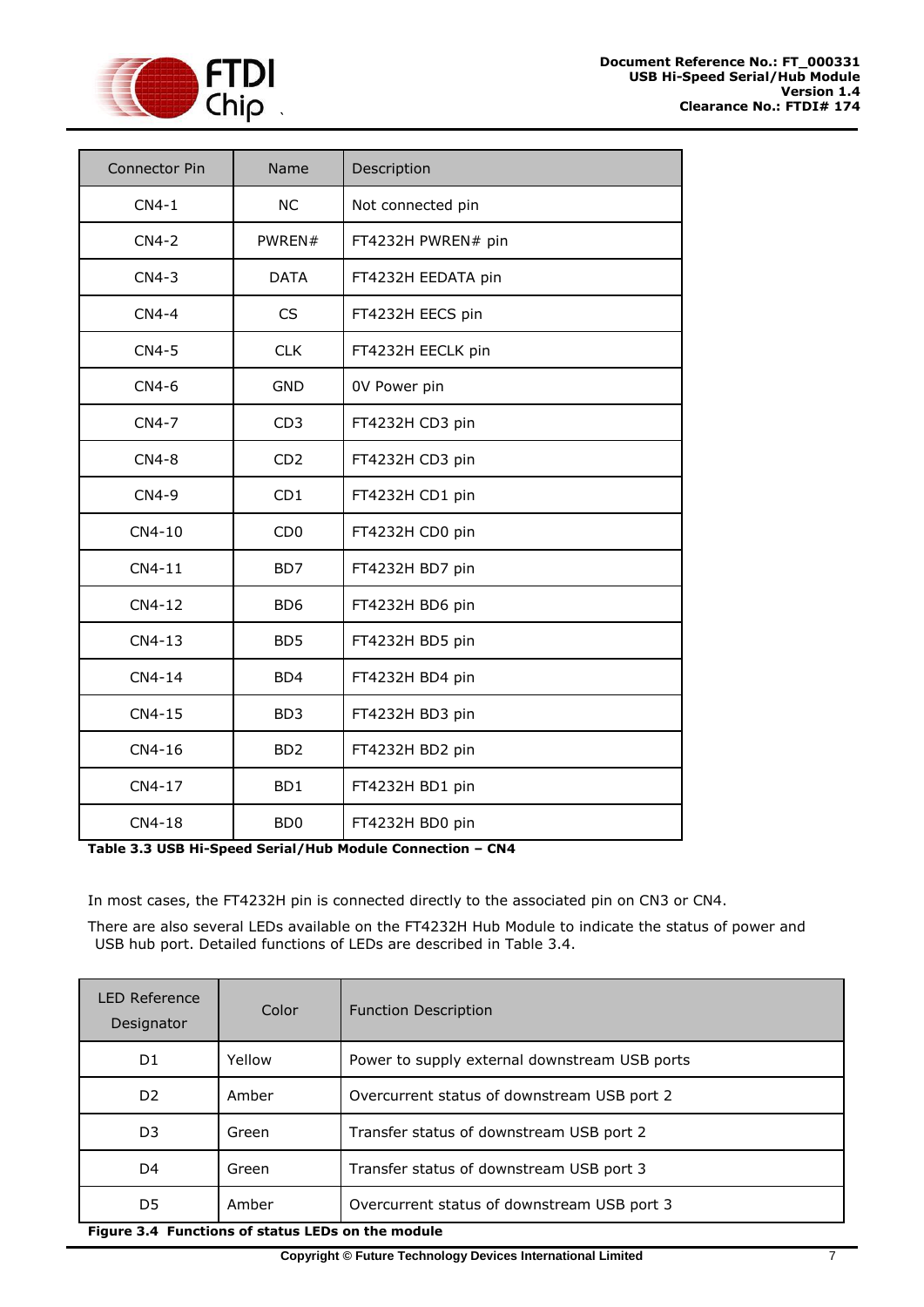

### <span id="page-8-0"></span>**3.1 Power Supply of FT4232H Hub Module**

The GL850G and the FT4232H ICs and their related circuits on the USB Hi-Speed Serial/Hub Module are directly powered by USB bus power. The estimated current consumed by the cirucuits of module is about 100-300mA depending on the application. It is important that the user ensures that the host can supply this current via USB.

The maximum total current consumed by the external usb devices on downstream port 2 and 3 is 1A. If the total current exceed 1A, the fuse on the USB Hi-Speed Serial/Hub Module will be disconnected. If this occurs then LEDs D2 and D5 on the module will illuminate to indicate over-current status.

There are two options to supply power to external downstream usb devices connected to ports 2 and 3.

#### **1. Use USB bus power to supply downstream ports:**

**Connect 5V to VCC\_BUS (CN3, pin 3 to CN3, pin 2).** This connection uses the power from upstream USB bus to supply the downstream USB ports of the USB hub. With this connection, user should make sure that the usb host can supply enough current to the external USB devices – in addition to the current required by the module.

#### **2. Use external power to supply downstream ports:**

**Connect 5V (CN3, pin 3) to external +5v DC power supply.** This connection takes the power from external power to supply the downstream USB ports of USB hub. Users should also make sure that the external power can supply enough current required by the external devices.

#### **Note:**

- **1. In USB bus power mode always ensure that CN3-pin 2 (VCC\_BUS) and CN3-pin 3 (5V) are shorted together. In external power mode pins CN3-2 and CN3-3 should be disconneted and external power supply should be connected to pin CN3-3 only.**
- **2. It is recommened to select the mode of operation before connecting the USB Hi-Speed Serial/Hub Module.**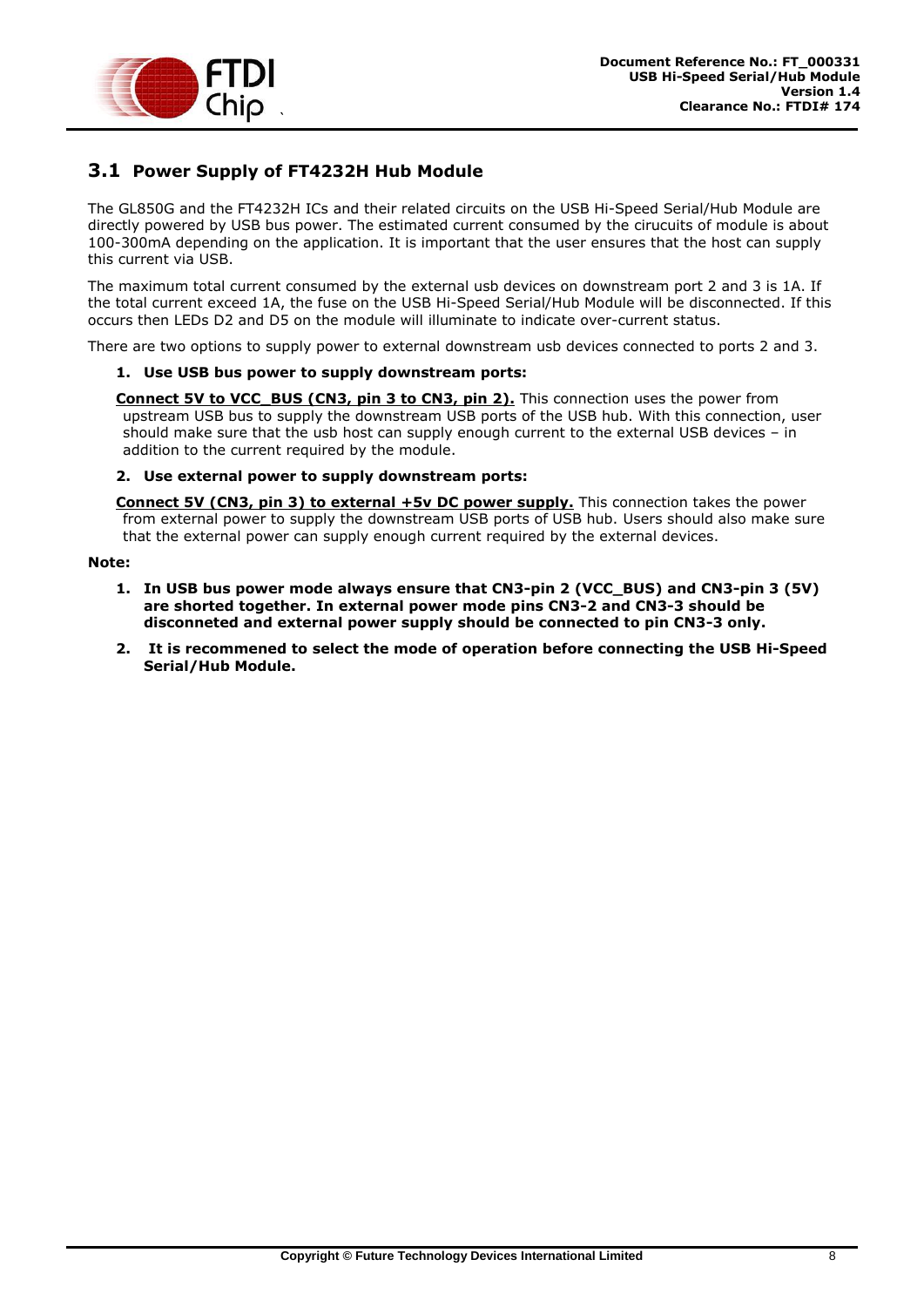

## <span id="page-9-0"></span>**4 Mechanical details**



The mechanical details of the USB Hi-Speed Serial/Hub Module are shown in [Figure 4.1:](#page-9-1)

<span id="page-9-1"></span>**Figure 4.1 USB Hi-Speed Serial/Hub Module Dimensions**

All dimensions are in millimetres.

The headers CN3 and CN4 are mounted to the bottom of the PCB. The overall height below the PCB is 11.5mm, with a body which exposes 9.0mm of the pins. The pins are 0.025 inch square.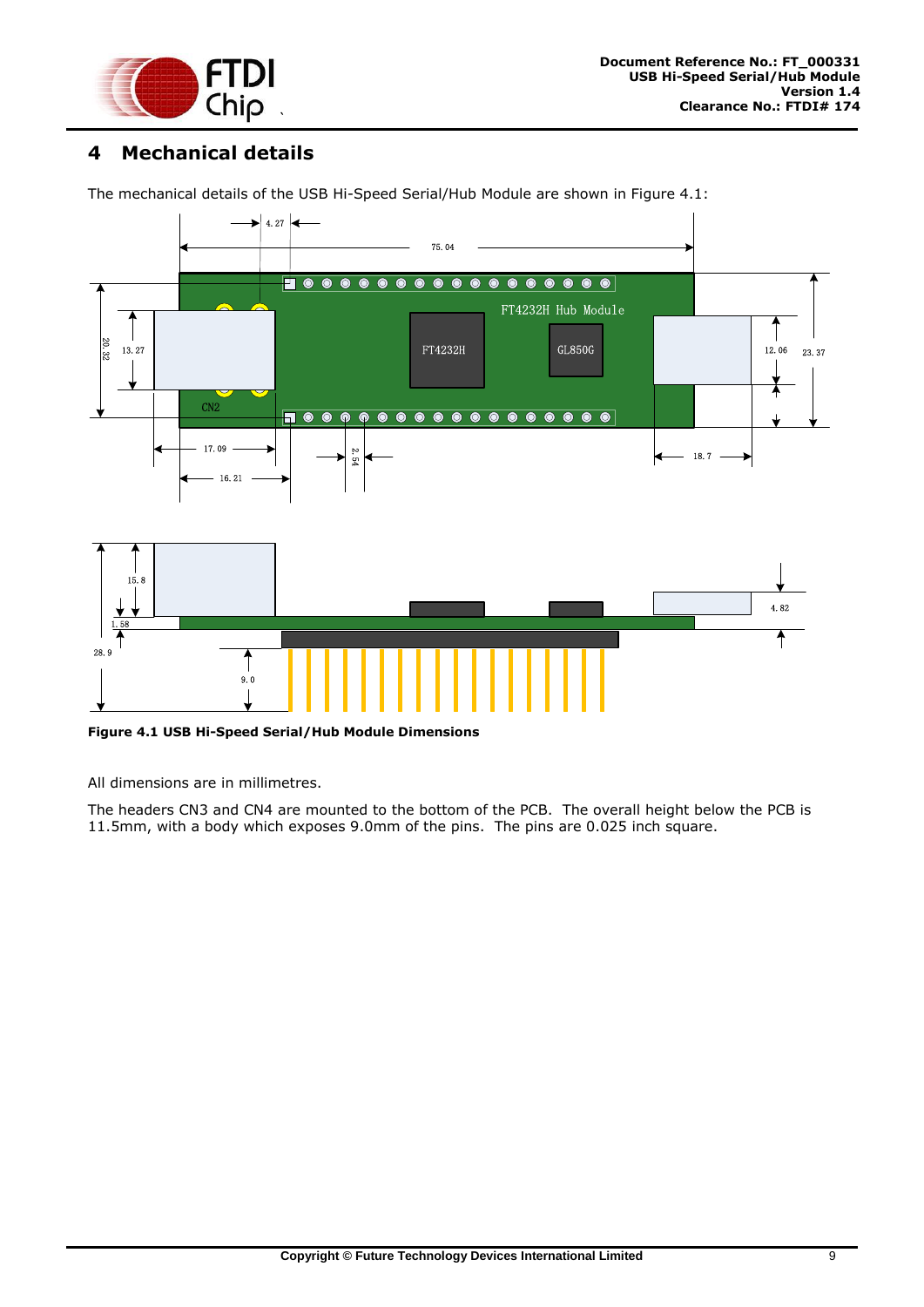

## <span id="page-10-0"></span>**5 Schematic Diagram**



<span id="page-10-1"></span>**Figure 5.1 USB Hi-Speed Serial/Hub Module Schematic – Page 1**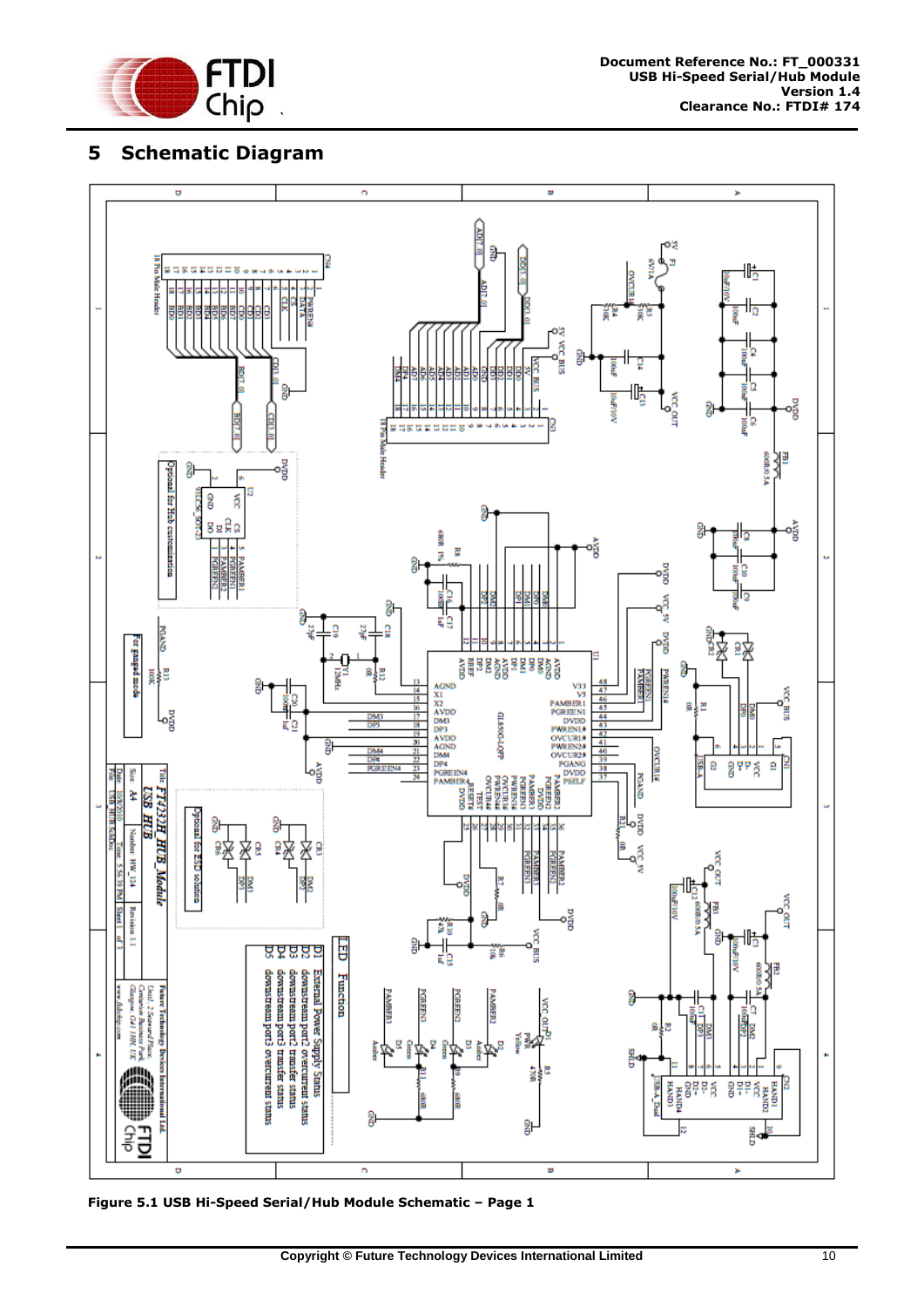



<span id="page-11-0"></span>**Figure 5.2 USB Hi-Speed Serial/Hub Module Schematic – Page 2**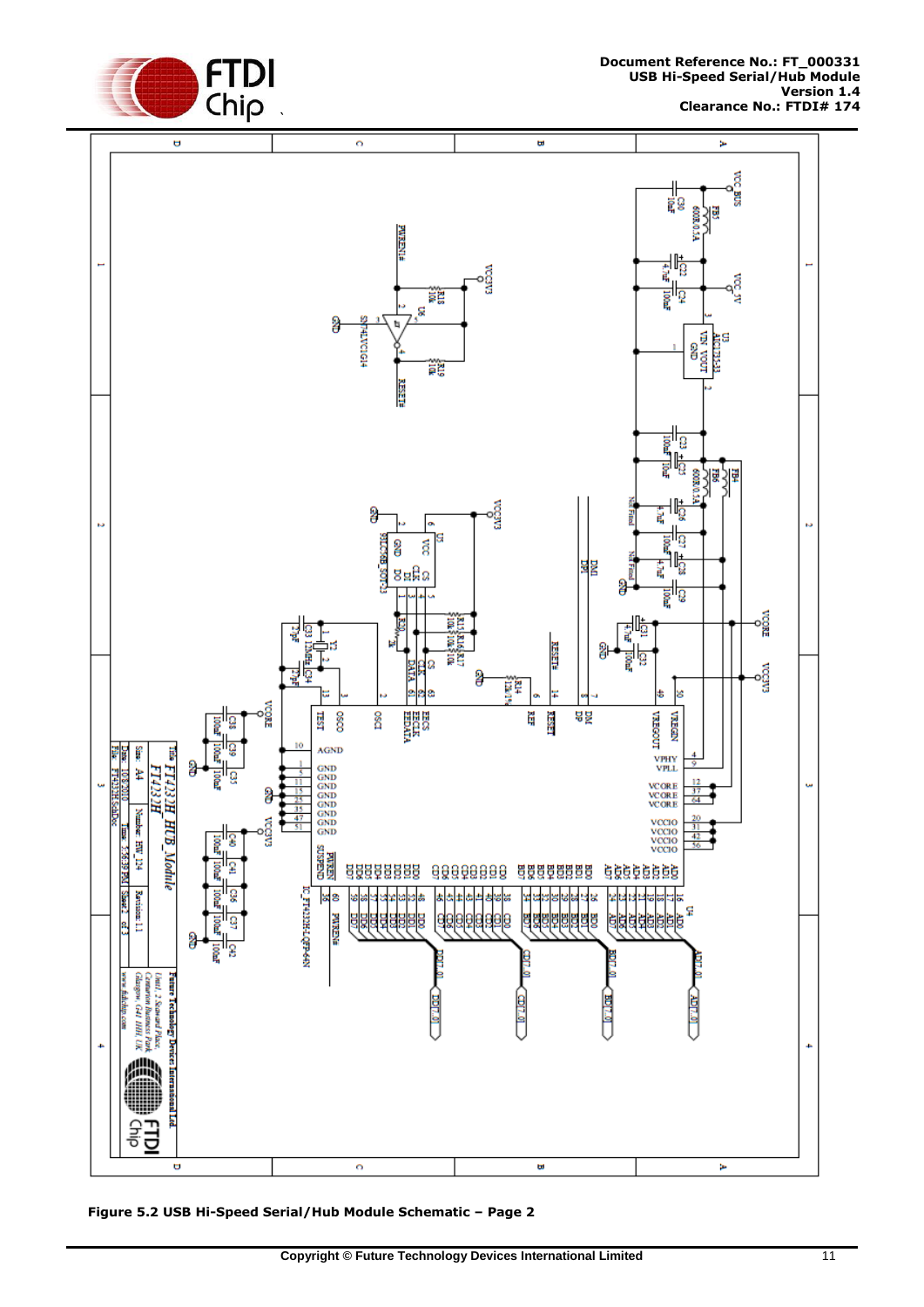

## <span id="page-12-0"></span>**6 Contact Information**

Future Technology Devices International Limited Unit 1, 2 Seaward Place, Centurion Business Park Glasgow G41 1HH United Kingdom Tel: +44 (0) 141 429 2777 Fax: +44 (0) 141 429 2758<br>E-mail (Sales) E-mail (Support) support1@ftdichip.com E-mail (Support) us.support@ftdichip.com

Future Technology Devices International Limited (Taiwan) 2F, No. 516, Sec. 1, NeiHu Road Taipei 114 Taiwan , R.O.C. Tel: +886 (0) 2 8797 1330 Fax: +886 (0) 2 8751 9737<br>E-mail (Sales) E-mail (Sales) tw.sales1@ftdichip.com E-mail (Sales) cn.sales@ftdichip.com E-mail (Support) tw.support1@ftdichip.com E-mail (Support) cn.support@ftdichip.com

#### **Web Site**

[http://ftdichip.com](http://ftdichip.com/)

#### **Distributor and Sales Representatives**

Please visit the Sales Network page of the FTDI Web site for the contact details of our distributor(s) and sales representative(s) in your country.

#### **Head Office – Glasgow, UK Branch Office – Tigard, Oregon, USA**

Future Technology Devices International Limited (USA) 7130 SW Fir Loop Tigard, OR 97223-8160 USA Tel: +1 (503) 547 0988 Fax: +1 (503) 547 0987<br>E-mail (Sales) E-mail (Sales) sales1@ftdichip.com E-mail (Sales) us.sales@ftdichip.com E-mail (General Enquiries)

#### **Branch Office – Taipei, Taiwan Branch Office – Shanghai, China**

Future Technology Devices International Limited (China) Room 1103, No. 666 West Huaihai Road, Shanghai, 200052 China Tel: +86 21 62351596 Fax: +86 21 62351595<br>E-mail (Sales) E-mail (General Enquiries)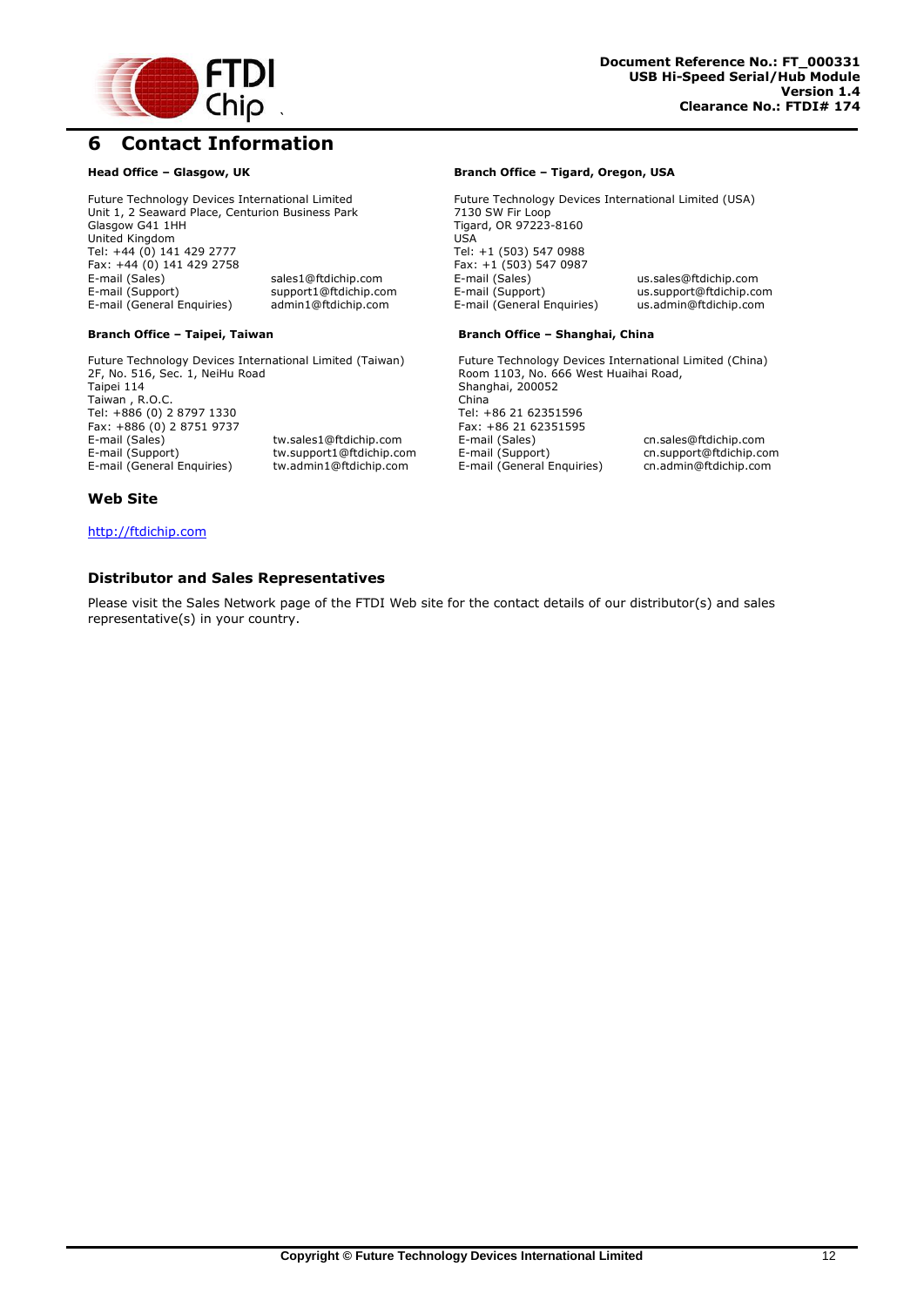

## <span id="page-13-0"></span>**Appendix A – FT4232H EEPROM Configuration**

The USB Hi-Speed Serial/Hub Module utilizes an EEPROM which contains the USB configuration descriptors for the FT4232H. When the Mini Module is plugged into a PC or a USB reset is performed, the PC will read these descriptors. The default values stored into the EEPROM are defined in [Table 6.1.](#page-13-1)

| Parameter                            | Value              | <b>Notes</b>                                                                                                                       |
|--------------------------------------|--------------------|------------------------------------------------------------------------------------------------------------------------------------|
| USB Vendor ID (VID)                  | 0403h              | FTDI default VID (hex)                                                                                                             |
| USB Product UD (PID)                 | 6011h              | FTDI default PID (hex)                                                                                                             |
| Serial Number Enabled?               | Yes                |                                                                                                                                    |
| Serial Number                        | See Note           | A unique serial number is generated and programmed into<br>the EEPROM during device final test.                                    |
| Pull down I/O Pins in USB<br>Suspend | <b>Disabled</b>    | Enabling this option will make the device pull down on the<br>UART interface lines when the power is shut off (PWREN#<br>is high). |
| Manufacturer Name                    | <b>FTDI</b>        |                                                                                                                                    |
| Product Description                  | FT4232H Hub Module |                                                                                                                                    |
| Max Bus Power Current                | 500 <sub>m</sub> A |                                                                                                                                    |
| Power Source                         | <b>Bus Powered</b> |                                                                                                                                    |
| Device Type                          | FT4232             |                                                                                                                                    |
|                                      |                    | Returns USB 2.0 device description to the host.                                                                                    |
| <b>USB Version</b>                   | 0200               | Note: The device is be a USB 2.0 Full Speed device<br>(12Mb/s) as opposed to a USB 2.0 Hi-Speed device<br>(480Mb/s).               |
| Remote Wake Up                       | Enabled            | Taking RI# low will wake up the USB host controller from<br>suspend.                                                               |
| High Current I/Os                    | Enabled            | Enables the high drive level on the UART and CBUS I/O<br>pins.                                                                     |
| Load VCP Driver                      | Disabled           | Makes the device load the VCP driver interface for the<br>device.                                                                  |

<span id="page-13-1"></span>**Table 6.1 Default Internal EEPROM Configuration**

The EEPROM for FT4232H chip on the USB Hi-Speed Serial/Hub Module can be re-programmed over USB using the utility program FT\_Prog. FT\_Prog can be downloaded from

[http://www.ftdichip.com/Support/Utilities.htm.](http://www.ftdichip.com/Support/Utilities.htm) Users who do not have their own USB Vendor ID but who would like to use a unique Product ID in their design can apply to FTDI for a free block of unique PIDs. Contact FTDI support for this service.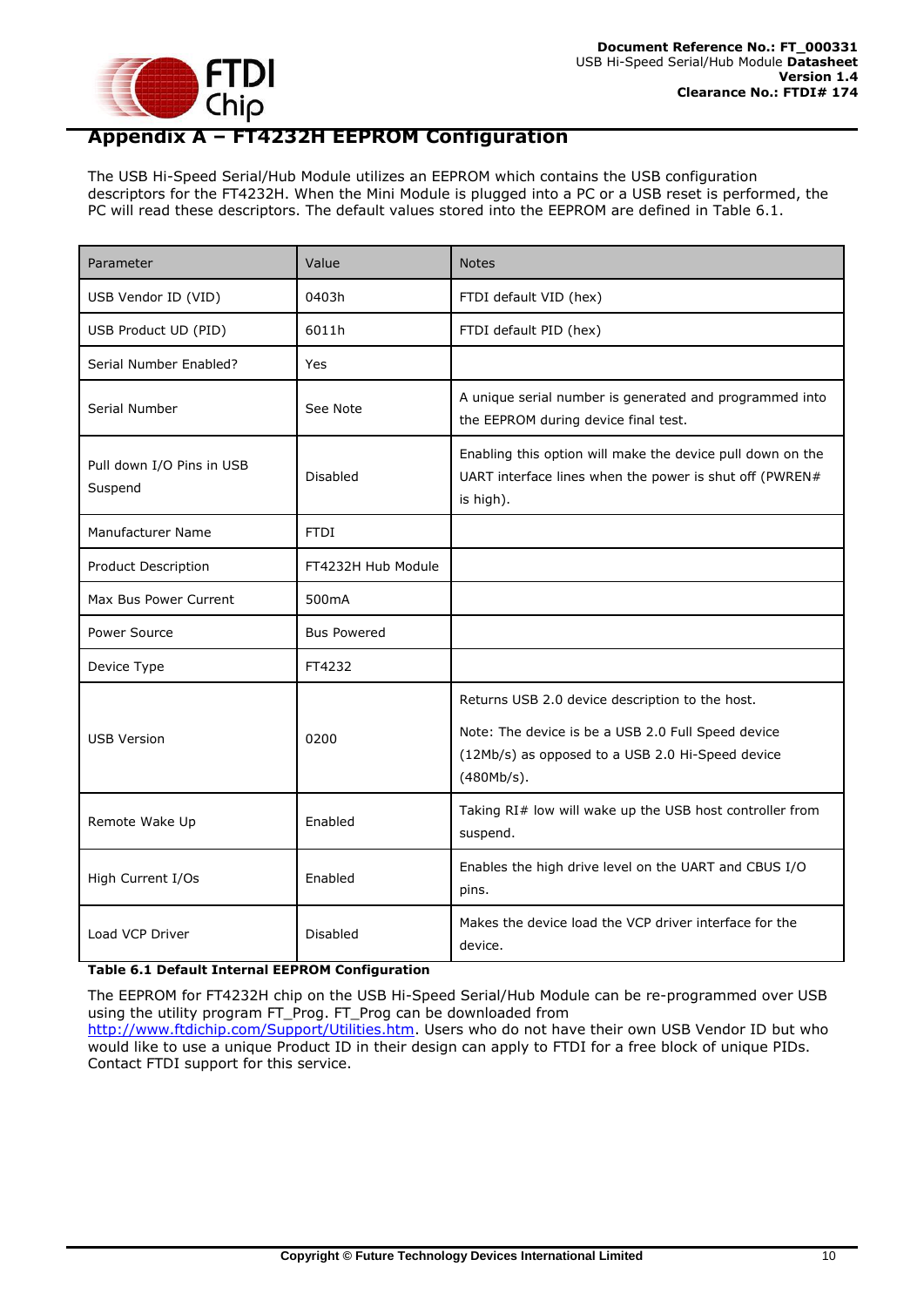



## <span id="page-14-0"></span>**Appendix B – List of Figures and Tables**

## <span id="page-14-1"></span>**List of Figures**

| Figure 3.1 USB Hi-Speed Serial/Hub Module Electrical Connections (Top View) 5 |  |
|-------------------------------------------------------------------------------|--|
|                                                                               |  |
|                                                                               |  |
|                                                                               |  |

## <span id="page-14-2"></span>**List of Tables**